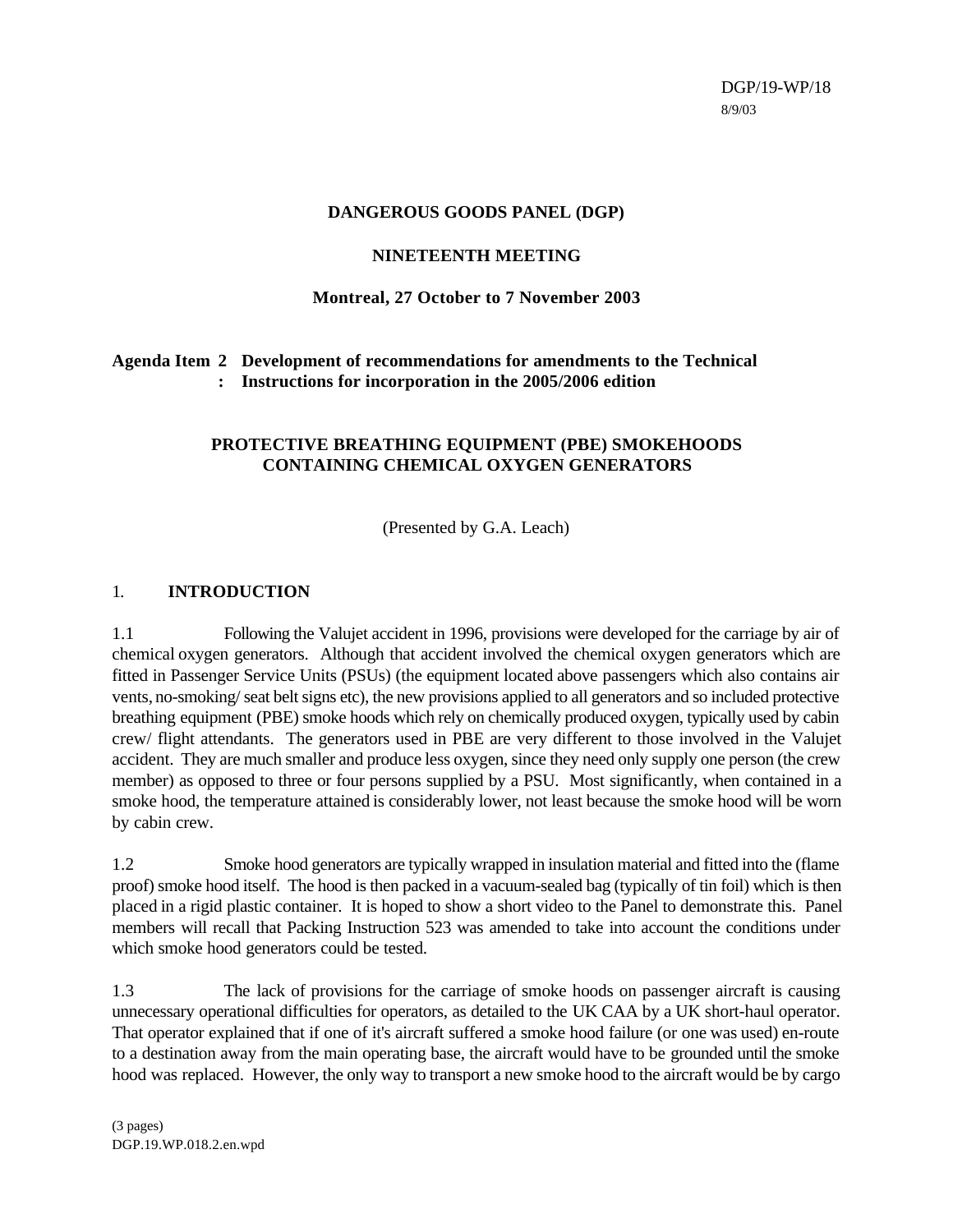aircraft, none of which would serve the route. The operator therefore has a choice, either the return journey is made with passengers and a lesser number of smoke hoods than required by operating requirements; or the aircraft is flown empty on the return journey and arrangements are made for another aircraft to make a special flight to collect the passengers off-loaded from the previous aircraft.

1.4 It is suggested that PBE smoke hoods containing small chemical oxygen generators should be permitted for carriage as cargo on passenger aircraft. However, it is important to make clear that such alleviation applies only to this type of generator and not to those fitted in passenger service units. It is suggested that this could be achieved by a new Special Provision, including a requirement for the shipper to state on both the Dangerous Goods Transport Document and the package that the package contains protective breathing equipment in accordance with the new Special Provision.

#### 2. **PROPOSAL 1**

| 2.1 | Amend Table 3-1 as follows: |  |
|-----|-----------------------------|--|
|     |                             |  |

|                                           |  |          | 6 |             |   |                  | 10 |     | $\mathbf{1} \mathbf{2}$ |  |
|-------------------------------------------|--|----------|---|-------------|---|------------------|----|-----|-------------------------|--|
| <b>Oxygen generator, chemical</b> 335 5.1 |  | Oxidizer |   | A1          | П | <b>FORBIDDEN</b> |    | 523 | 25<br>kg                |  |
| (including when contained in 6)           |  |          |   | A111        |   |                  |    |     | G                       |  |
| associated equipment, e.g.                |  |          |   | A116        |   |                  |    |     |                         |  |
| passenger service units (PSUs)            |  |          |   | <b>AXXX</b> |   |                  |    |     |                         |  |
| <b>portable</b> protective breathing      |  |          |   |             |   |                  |    |     |                         |  |
| equipment (PBE) etc)                      |  |          |   |             |   |                  |    |     |                         |  |

### 3. **PROPOSAL 2**

- 3.1 Add a new Special Provision as follows:
- AXXX Protective Breathing Equipment (PBE) containing a small chemical oxygen generator for use by crew members may be transported on passenger aircraft in accordance with Packing Instruction 523 subject to the following conditions:
	- a) the PBE must be in the manufacturer's original unopened inner packaging (i.e. vacuum sealed bag and protective container);
	- b) the statement "Crew Protective Breathing Equipment (smoke hood) in accordance with Special Provision AXXX" shall be:
		- (i) included on the Dangerous Goods Transport Document; and
		- (ii) marked adjacent to the proper shipping name on the package.

All other requirements applicable to chemical oxygen generators remain.